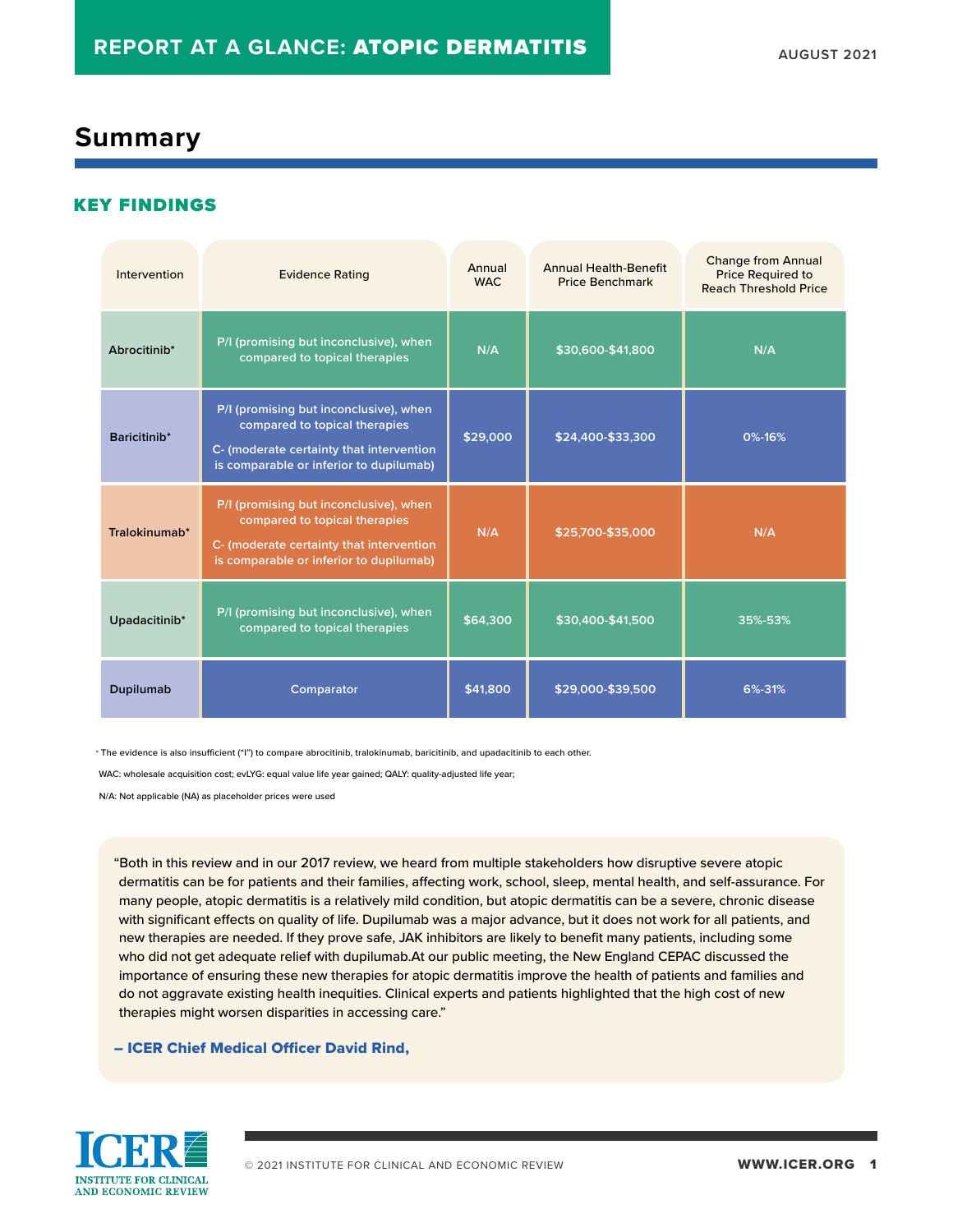## **Summary**

#### THEMES AND RECOMMENDATIONS

- All stakeholders have a responsibility and an important role to play in ensuring that effective new treatment options for patients with atopic dermatitis are introduced in a way that will help reduce health inequities.
- Payers should only use step therapy when it provides adequate flexibility to meet the needs of diverse patients and when implementation can meet established standards of transparency and efficiency.
- Specialty societies should update treatment guidelines for patients with atopic dermatitis to reflect current treatment options in a form that is easy to interpret and use by clinicians, patients and payers.
- Manufacturers, payers and patient advocacy groups should support pricing and rebate reform efforts that will create better rewards for clinical and economic value while also helping patients afford access to the treatments they need.

## **Clinical Analyses**

### KEY CLINICAL BENEFITS STUDIED IN CLINICAL TRIALS

Atopic dermatitis is a common, chronic skin condition with persistent or relapsing lesions that are itchy, inflamed, and dry. Commonly referred to as "eczema," atopic dermatitis affects both children and adults. Symptoms of itching and even skin pain vary in severity, but can affect sleep, cause psychological distress, and result in difficulty with performance at school or work. The appearance of the skin can also lead to social embarrassment and isolation. The net effect is that atopic dermatitis can have a profound effect on all aspects of patients' lives and those of their family and caregivers. In the United States (US), atopic dermatitis is estimated to affect around 11-15% of children and 7-10% of adults. The overall costs associated with atopic dermatitis are estimated to be \$5.3 billion dollars in the US, including over \$1 billion in health care costs. Atopic dermatitis also can lead to work and productivity loss.

Patients and caregivers emphasized the importance of having measures of treatment outcomes that are most meaningful to them. Itching and pain were

seen as the key outcomes, but their impact on sleep, increased distraction, worry, anxiety and other aspects of life varied according to an individual's particular circumstances. For example, some patients reflected that when they were adolescents, appearance was most important to them. As they got older, other issues such as the impact on the skin in terms of pain and infections became more important. Though all recognized atopic dermatitis as a chronic condition, the importance of flares and the need to break cycles of worsening disease was also emphasized. Since many individuals also are impacted by other conditions such as asthma and allergies, and some treatments improve these conditions as well, we heard about the importance of thinking broadly about the benefits of treatments. Since itching is the most bothersome symptom for most patients, the importance of measuring the impact of treatments on itch and associated issues such as sleep disruption are needed. The importance of comprehensive outcome measures that capture the diversity and impact of atopic dermatitis over time was emphasized.

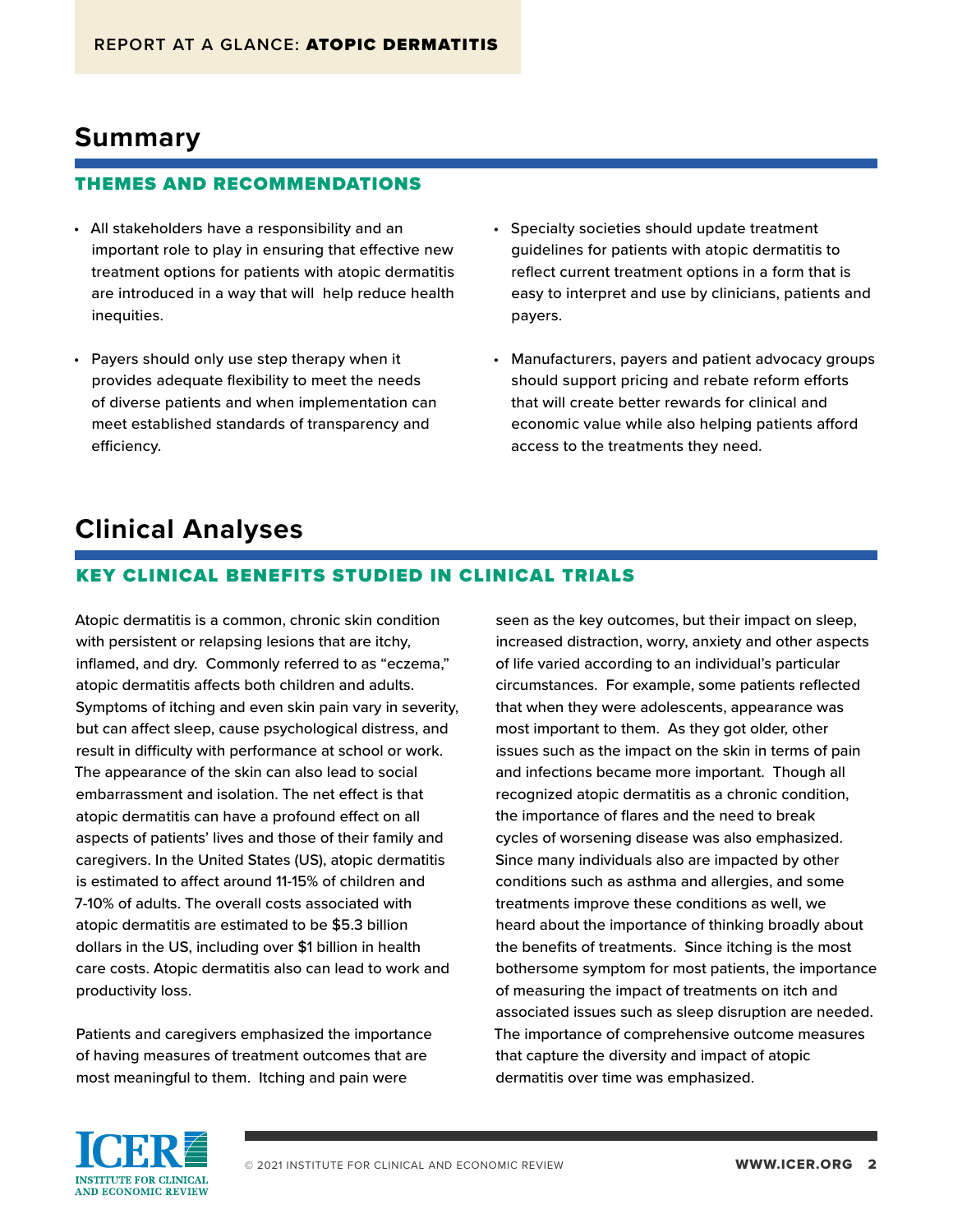# **Clinical Analyses**

ICER reviewed dupilumab for moderate-to-severe atopic dermatitis and topical crisaborole for mild-tomoderate atopic dermatitis in [2017](https://icer.org/assessment/atopic-dermatitis-2017/). A number of new biologic therapies are available or being evaluated in patients with atopic dermatitis. Tralokinumab, a monoclonal antibody that blocks IL-13 receptor binding is given subcutaneously and is under investigation for patients with moderate-to-severe atopic dermatitis. Abrocitinib, baricitinib, and upadacitinib are oral Janus kinase (JAK) inhibitors that are also being evaluated for patients with moderate-to-severe atopic dermatitis. Concerns about the safety of oral JAK inhibitors that are approved for other conditions has led the U.S. Food and Drug Administration (FDA) to extend the review period for these drugs, and tralokinumab received a Complete Response Letter from the FDA requesting additional data relating to a device component used to inject tralokinumab. A topical JAK inhibitor, ruxolitinib cream, is being evaluated for patients with mild-tomoderate atopic dermatitis, and its review period has also been extended by the FDA.

In the moderate-to-severe population, the four interventions all improved skin findings compared with placebo, and, where assessed, appeared to improve itch, sleep, and quality of life. Quantitative indirect comparisons across the new agents and dupilumab, as well as head-to-head comparisons between two of the agents (upadacitinib and abrocitinib) and dupilumab suggest that higher doses of updadacitinib and possibly abrocitinib are somewhat more effective than dupilumab, while baricitinib (at the doses likely to be approved) and tralokinumab are likely somewhat less effective than dupilumab; however, there is substantial uncertainty in these comparisons. Resolution of itch may occur more quickly with higher-dose abrocitinib than with dupilumab.

Safety is an important consideration with biologic therapies and, as above there have been particular concerns about the safety of oral JAK inhibitors when used for other conditions. Concerns about lack of long-term data for dupilumab, noted in ICER's 2017 report, have been alleviated over time based on published data and widespread use in clinical practice. Tralokinumab is a novel inhibitor of IL-13 that works through a mechanism more similar to dupilumab than the JAK inhibitors, but lacks the same long-term safety profile of dupilumab.

An additional consideration in comparing therapies is that many patients with atopic dermatitis have comorbid atopic conditions such as asthma, and dupilumab has proven efficacy in treating certain patients with asthma or chronic rhinosinusitis.

Taking into consideration the above information on short-term benefits seen in the trials but limited data and concerns about long-term safety, especially for oral JAK inhibitors, we concluded the evidence on net health benefit for abrocitinib, baricitinib, upadacitinib, and tralokinumab compared with topical therapies alone was promising but inconclusive ("P/I") and compared to each other was insufficient ("I"). We concluded that the evidence for net health benefit for abrocitinib and upadacitinib compared with dupilumab was also insufficient ("I"), and that the net health benefit of baricitinib and tralokinumab were comparable or inferior ("C-") when compared with dupilumab.

Since the baricitinib and tralokinumab trials only included adults and abrocitinib and upadacitinib trials enrolled small numbers of patients younger than age 18, there is greater uncertainty for adolescents with the new therapies.

In the mild-to-moderate population, topical ruxolitinib cream was more effective than vehicle (placebo). While ruxolitinib cream also appeared to

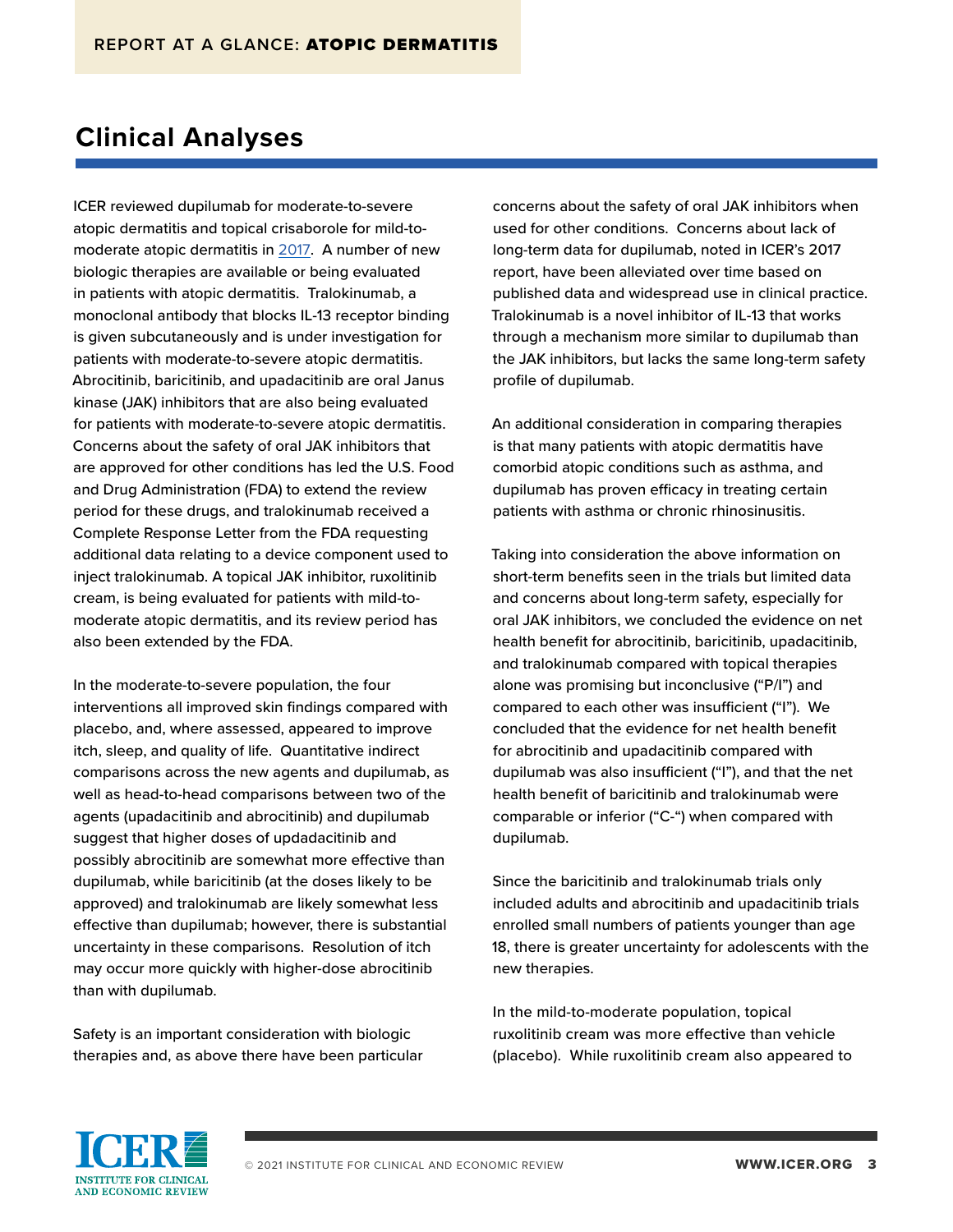### **Clinical Analyses**

be more effective than a medium potency topical corticosteroid, it was not compared to more potent topical corticosteroids and differences in trial designs precluded quantitative indirect comparisons across topical therapies. There is currently limited information on long-term safety of ruxolitinib cream. As a topical JAK inhibitor therapy, safety concerns are likely not as great as with oral JAK inhibitors, but there still is systemic absorption of the topical agent. Topical corticosteroids have known harms both to the skin and, particularly with higher potency preparations in children, a risk for systemic harms. Topical calcineurin inhibitors carry a "black box" warning for a potential risk for causing malignancy, although many clinical experts feel the evidence does not warrant this concern.

We assess the net health benefit forruxolitinib cream compared with topical emollients to be comparable or better ("C++"). We consider the evidence for the net health benefit for ruxolitinib cream compared with other topical medications to be insufficient ("I").

### **Economic Analyses**

#### LONG-TERM COST EFFECTIVENESS

We compared the cost and effectiveness of abrocitinib, baricitinib, tralokinumab and upadacitinib for moderate to severe atopic dermatitis to topical emollients (standard of care) and dupilumab, over a five-year time horizon taking a health system perspective.

Estimated net prices were used for baricitinib, upadacitinib and dupilumab that are currently marketed. For abrocitinib, we used the average of the net prices of baricitinib and upadacitinib as a placeholder. For tralokinumab, we used the net price of dupilumab as a placeholder.

Table 1 presents the incremental results from the base case cost-effectiveness analysis. Given no modeled gains in life years across the evaluated therapies, the cost per life year gained is not reported.

From the cost-effectiveness base case assuming the standard of care comparator, we estimated the Health Benefit Price Benchmarks (HBPBs) for each intervention. The HBPB range for abrocitinib is \$30,600 to \$41,800 (discounts not presented due to placeholder price); for baricitinib, \$24,400 to \$29,000 (16% discount to no discount from Wholesale Acquisition Cost (WAC) needed at the \$150,000 threshold); for tralokinumab from \$25,700 to \$35,000 (discounts not presented due to placeholder price); for upadacitinib from \$30,400 to \$41,500 (discounts of 35% to 53% from WAC); and for dupilumab from \$29,000 to \$39,500 (discounts of 6% to 31% from WAC).

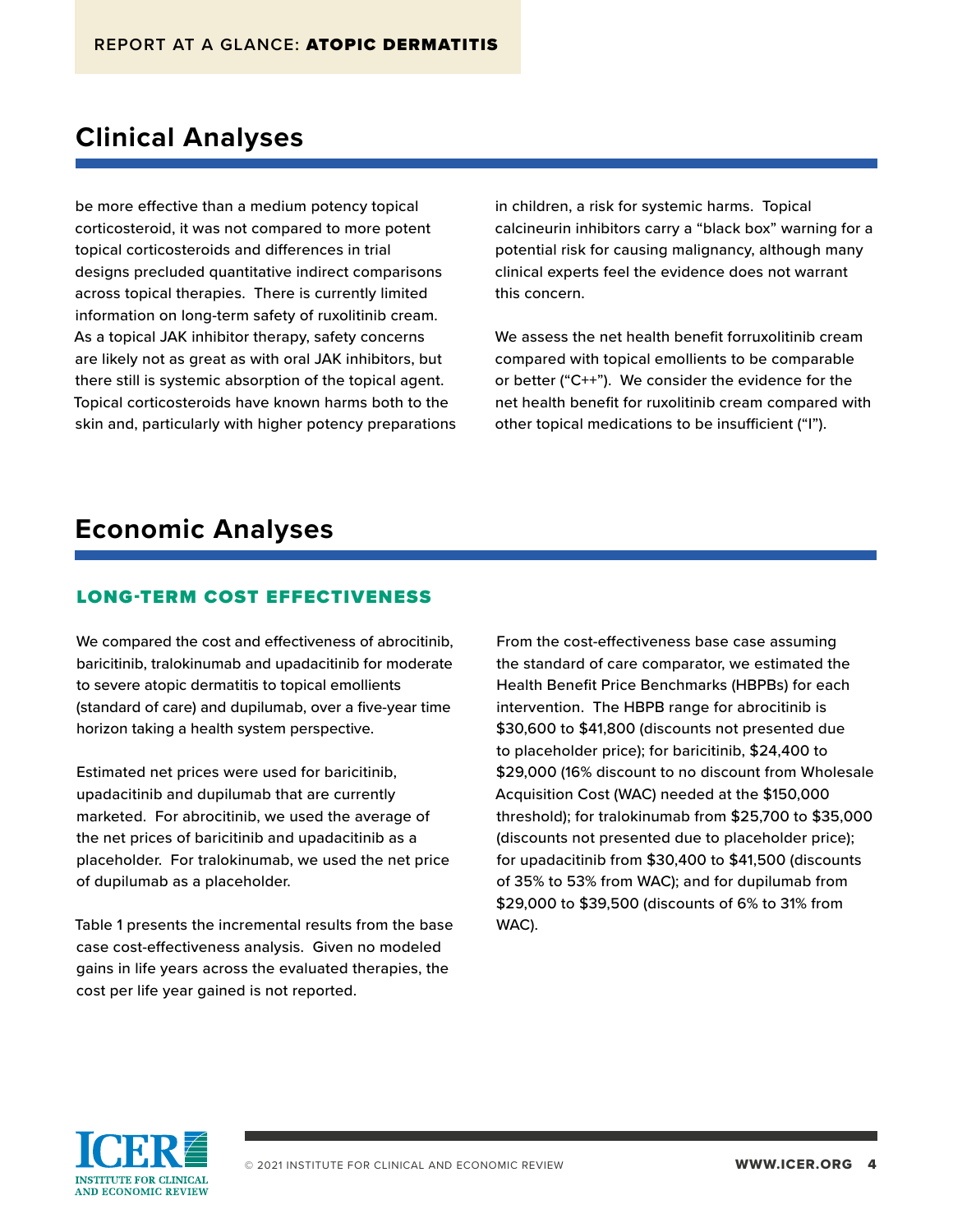# **Economic Analyses**

#### Table 1. Incremental Cost-Effectiveness Ratios for the Base Case

| Intervention        | Comparator       | Cost per QALY Gained        | Cost per evLYG                     |
|---------------------|------------------|-----------------------------|------------------------------------|
| Abrocitinib*        | <b>SoC</b>       | \$148,300                   | \$148,300                          |
| <b>Baricitinib</b>  | <b>SoC</b>       | \$71,600                    | \$71,600                           |
| Tralokinumab*       | <b>SoC</b>       | \$129,400                   | \$129,400                          |
| Upadacitinib        | <b>SoC</b>       | \$248,400                   | \$248,400                          |
| Dupilumab           | <b>SoC</b>       | \$110,300                   | \$110,300                          |
| Abrocitinib*        | <b>Dupilumab</b> | \$303,400                   | \$303,400                          |
| <b>Baricitinib</b>  | <b>Dupilumab</b> | Less Costly, Less Effective | <b>Less Costly, Less Effective</b> |
| Tralokinumab*       | <b>Dupilumab</b> | Less Costly, Less Effective | <b>Less Costly, Less Effective</b> |
| <b>Upadacitinib</b> | <b>Dupilumab</b> | \$1,912,200                 | \$1,912,200                        |

evLYG: equal-value life-year gained, QALY: quality-adjusted life-year, SOC: Standard of Care

\*Using a placeholder price

Note: The cost per QALY and cost per evLYG ratios were the same given that the treatments have not been shown to lengthen life.

### VOTING RESULTS

For adults with moderate-to-severe atopic dermatitis, the New England CEPAC voted:

- 8-5 that the evidence was adequate to demonstrate that abrocitinib plus usual care provides a net health benefit when compared to usual care alone.
- 7-6 that the evidence was adequate to demonstrate that baricitinib added to usual care provides a net health benefit when compared to usual care alone.
- 9-4 that the evidence was adequate to demonstrate that upadacitinib added to usual care provides a net health benefit when compared to usual care alone.
- 11-2 that the evidence was adequate to demonstrate that tralokinumab added to usual care provides a net health benefit when compared to usual care alone.

For adolescents and adults with mild-to-moderate atopic dermatitis, the New England CEPAC voted:

12-1 that the evidence was adequate to demonstrate that ruxolitinib provides a net health benefit when compared to topical emollients alone.